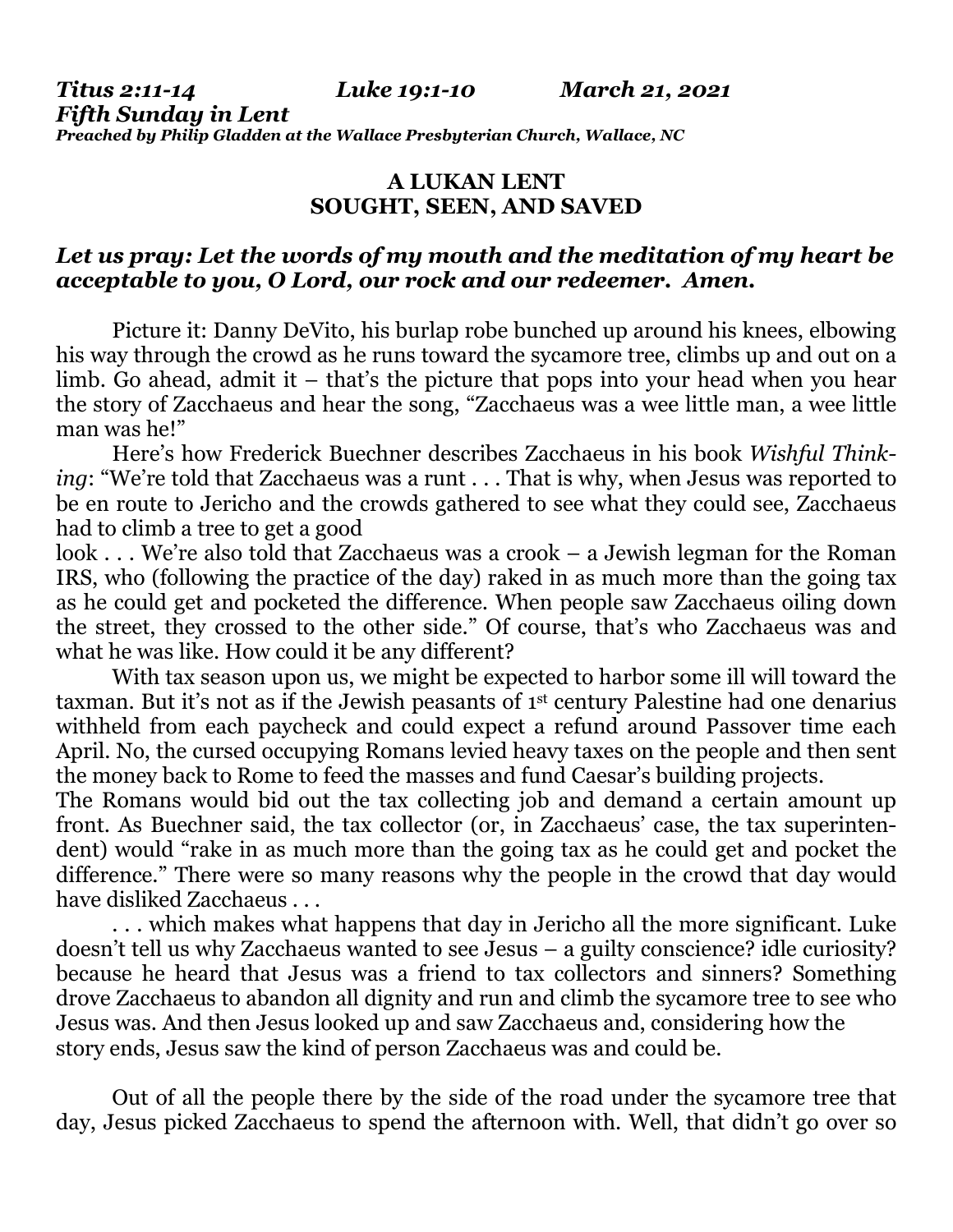well with the crowd, did it? "All who saw it began to grumble and said, 'He has gone to be the guest of one who is a sinner.'" (Luke 19:7) But that's who Jesus hangs out with in the gospel of Luke – tax collectors, women of questionable repute, and other sinners. Usually, it's the upright religious leaders who grumble and complain, "Why do you eat and drink with tax collectors and sinners?" (Luke 5:30) In today's story, it's Zacchaeus' neighbors in general – the people he ripped off to fund the Romans.

The stage is set for Zacchaeus' repentance and rehabilitation. In fact, Jesus doesn't even have to tell Zacchaeus "Repent!" On his own, Zacchaeus offers to give away half of everything he owns to the poor and pay back four times as much as he has cheated anyone out of, which goes way beyond the letter of the law (see, Zacchaeus himself admits he's a cheat!). The sinful tax collector doesn't earn his forgiveness and salvation. Instead, his heart is changed and he changes his ways when he welcomes Jesus into his house. In return, Jesus pronounces a blessing on Zacchaeus and his house, a repentant sinner is welcomed back, and all is right with the world. It's a great story, isn't it?

But what if that's not what Zacchaeus was like? What if this very familiar story actually takes us in a whole different direction? And what if all of that is because of a verb tense in one verse in the entire story? Hang on to your hats!

I read the story from the New Revised Standard Version of the Bible, in which Zacchaeus says to Jesus, "Look, half of my possessions, Lord, *I will give* to the poor; and if I have defrauded anyone of anything, *I will pay* back four times as much." When I was translating the story this week and got to that verse, I wondered why it was rendered in the future tense in the English when the Greek clearly has the present tense. When I read the story in Monday night's Bible study, Dr. Dan said, "Well, the King James Version says, "Behold, LORD, the half of my goods *I give to the poor*; and if I have taken anything from any man by false accusation, *I restore him fourfold.*" It's as if Zacchaeus is saying, "Lord Jesus, I know what my neighbors think of me, but this is what I'm *already* doing!" And the implication is, Zacchaeus is planning to keep on giving half of what he owns to the poor and, if he has messed up, to make things right by paying back four times what is required by law. . .

. . . to which Jesus says, "Today salvation has come to this house, because he too is a son of Abraham." Who all heard what Zacchaeus said? and Who is Jesus talking to? If it's a private conversation between the tax collector and the Lord, why didn't Jesus say, "Today salvation has come to *your house*, because *you too are a son of Abraham*"? It's as if Jesus wants the grumbling neighbors to hear what he has to say about Zacchaeus, to let them know that the kinds of things Zacchaeus is doing is what we might call "kingdom work," and that God extends his grace, mercy, and salvation to all kinds of people – even tax collectors!

Here's the thing: in Luke's gospel, the "outsiders" are folks such as tax collectors and prostitutes and lepers and blind people and Samaritans and women and children -- "*those people*" that the good, religious leaders look down on, so much so that "tax collectors and sinners" is a catch-all phrase used again and again in Luke's gospel.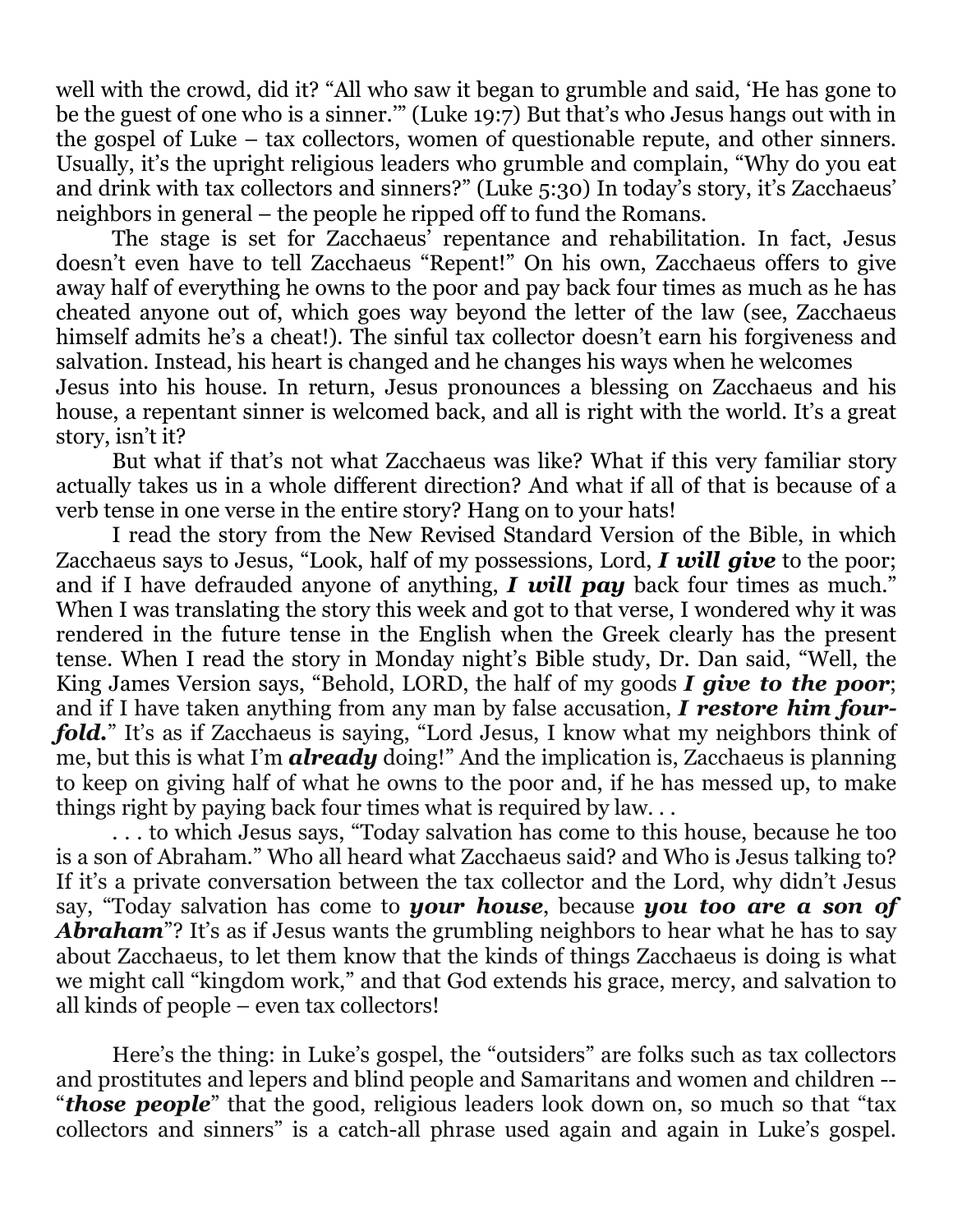Those stereotypes assume that all tax collectors and Samaritans, etc., etc. are a certain way. But in the gospels, there are the outliers. The Samaritan is the good neighbor. The woman at the well is a Samaritan. The one leper who comes back to say "Thank you" is a Samaritan.

And it works the other way around, also. Jesus' opponents in the gospels are lumped together as the Pharisees, scribes, and elders. But Nicodemus the Pharisee comes to talk to Jesus and speaks up for him when the leaders are plotting to arrest and kill him. Some Pharisees warn Jesus that Herod is out to get him.

So, what if Zacchaeus is an outlier among tax collectors of his day? What if that's the twist in this oh-so-familiar story that we already know the ending of? Here's something to think about – the name "Zacchaeus" means "innocent" or "clean." Is that irony and foreshadowing a dramatic conversion and redemption? Or does his name tell us something about who he is and what he does? And when Jesus saw and heard, he reconciled and restored Zacchaeus to his community and taught his neighbors a lesson

about God's grace and living the kingdom life.

A bunch of people sang or quoted "Zacchaeus was a wee little man" to me this week, and I just had to use it for the children's sermon. Here's a different version based on this new perspective on Zacchaeus:

*Zacchaeus was a toll-taking man, And a rich young hotshot was he. He climbed up in a sycamore tree For the Lord he wanted to see. And when the Savior passed that way he looked up in the tree. He said, "Zacchaeus you come down, For I'm going to your house today! For I'm going to your house today!"*

*Zacchaeus was an outcast man, But Abraham's son was he. He gave to the poor and worked for justice, For found and loved was he, For found and loved was he.*

I hope I meet Luke one day so I can ask him, "Dr. Luke, tell me about the Zacchaeus story. What did you really mean?" Maybe Luke will say, "Well, Dr. Phil, you know what? No matter which way you read the story, the ending is the same. Jesus says, 'Today salvation has come to this house.' And when you meet Jesus, you meet salvation, and you see what it means to live as God's people. It's all about God's grace and God's salvation reaching out to the ones who are on the outside looking in, either because of what they've done or because of what people think about them. It's all about seeking and being seen, about being lost and being found."

Friends, isn't that what our Lenten journey – indeed, our life journey and our journey of faith – is all about? Receiving God's grace in Jesus Christ and extending that same grace to others!